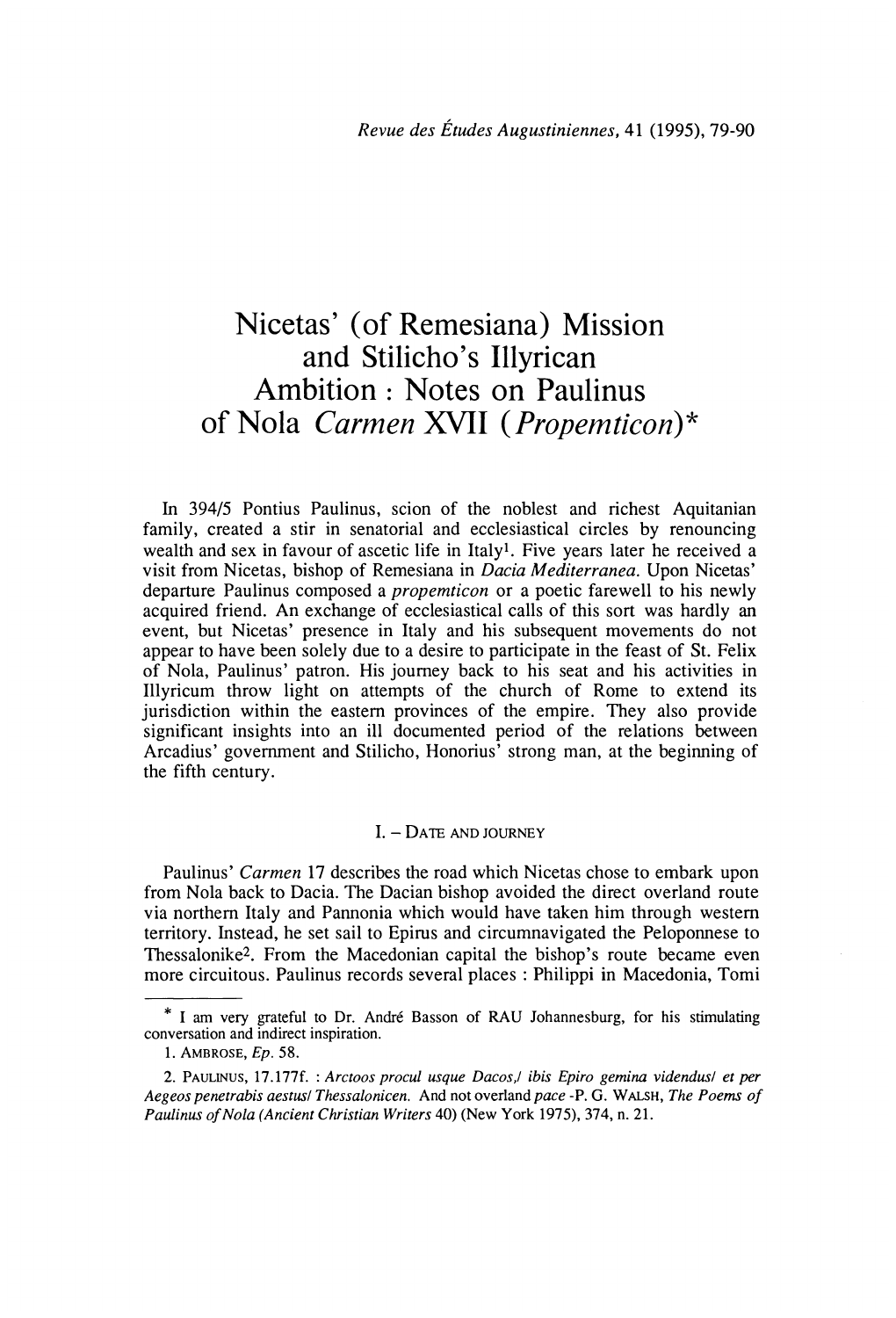on the Black Sea, and Scupi<sup>3</sup>. The text presents major difficulties. One is a crucial emendation which reads Stobi for Tomi. Another difficulty involves the precise meaning of the reference to Nicetas as *Dardanus hospes.* A third is Paulinus'reliability : does he describe a historical or a mere poetic journey, and if the former, does he give the correct order of Nicetas' stations ? All three are interconnected. Admittedly, Hartel's century-old edition of Paulinus' works is not free from faults, but changing *per Tomitanam urbem* to *Stobitanam urbem*  is not without its attendant problems and may go far beyond the original reading<sup>4</sup> . Recently, the emendation found the support of Y.-M. Duval who further claims that the newly revised sentence presents Nicetas' itinerary in perfect logical order<sup>5</sup> . If this is the case, what was Nicetas doing in Philippi which was hardly on the direct route between Thessalonike and Remesiana ? A substantial digression such as the one that took Nicetas all the way to Tomi may appear at first rather strange but not altogether an unlikely divergence in view of the circumstances that brought Nicetas back home (below).

Paulinus' depiction of Nicetas as a Dardanian host/guest points to a connection with Troy<sup>6</sup> . But the interest of the venerable bishop of Remesiana in ancient ruins has never been demonstrated. On the other hand, Scupi, an attested locality along Nicetas' route, belonged to the province of Dardania, a region known for its cheese and lard<sup>7</sup> . Assuming, then, that *Dardanus hospes*  represents the larger area of a city just named, Paulinus' precision is nevertheless surprising. When referring to Philippi, he did specify the province, Macedonia, presumably to avoid confusion with Philippolis. Such a specification, however, seemed uncalled for in the case of Scupi. Paulinus' description of Nicetas' journey is too literal and matter of fact to have been a mere figment of his imagination. Perhaps a more pertinent question would be to ask whether the localities mentioned were the only stops which Nicetas made along a rather lengthy way. Paulinus' own familiarity with the geography of the eastern provinces cannot be doubted. His mentor, Ausonius, had at least two close relatives who held eminent positions in the eastern provinces and his poetic work includes references to cities of the Greek world<sup>8</sup>. Ausonius' father held the dignity of the Praetorian Prefect of Illyricum when Dacia and

7. *Expositio tonus mundi,* 51.

<sup>3. 17.189</sup>f. : sed freto emenso superest viarum/ rursus in terra labor, ut veharis/ usque *felices quibus es sacerdosl praestitus or as.I tu Philippeos Macetum per agros,/ per Tomitanam gradieris urbem,/ ibis et Scupos patriae propinquos/ Dardanus hospes.* 

<sup>4.</sup> Emendation and its supporters are recorded in Y.-M. DUVAL, «Niceta d'Aquilée : Histoire, légende et conjectures anciennes», in *Grado nella storia e nell'arte I* (Udine 1980), 169. It is accepted by A. E. BURN, *Niceta of Remesiana. His Life and Work* (Cambridge 1905), Hi, following Pagi, without further specification, but reprinted as *per Tomitanam* in idem, p. 148, where the text of the poem is given (presumably) according to Hartel's edition.

<sup>5.</sup> *Ibid.* 

<sup>6.</sup> WALSH, *op, cit.,* 374, η. 21, adding that «the names are hardly more than vague pointers».

<sup>8.</sup> Ausonius' son-in-law, Thalassius, was *vicarius Macedonia* in 376/7 *(PLRE* 1.887-8) ; for his father, below. *Ordo Urbium Nobilium* (Constantinople, Athens, Antioch, Alexandria).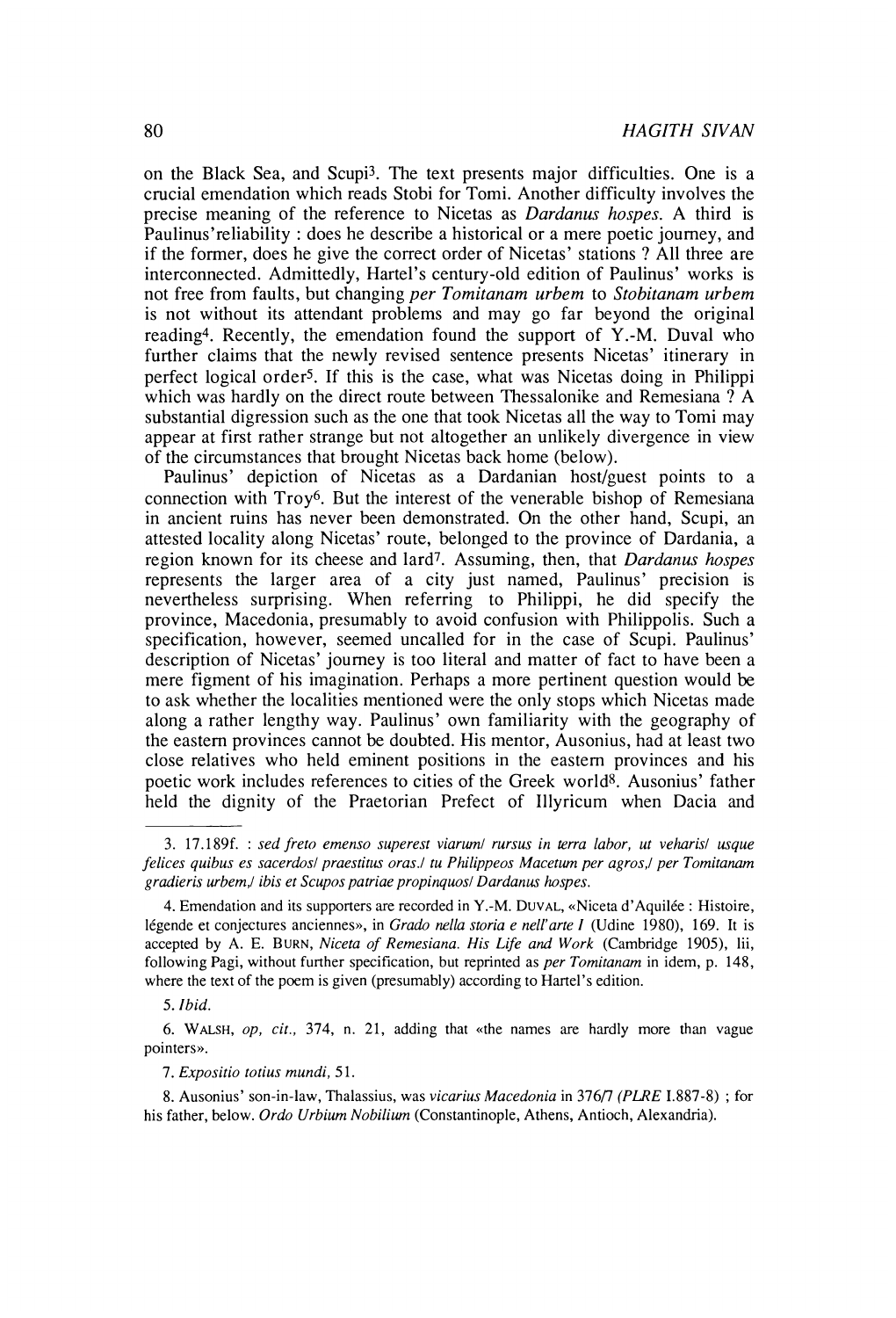Macedonia belonged to the west<sup>9</sup>, and Ausonius' grandson, Paulinus, was born in Macedonian Pella. Neither the geographical names in Paulinus' *Propemticon*, nor the order of visits, therefore, need to be suspect, and it can be safely assumed that Nicetas' Italian host recorded the projected journey as it was undertaken.

Nicetas' journey has usually been placed in 400<sup>10</sup> . He had been at Rome where he was much admired (Paulinus, *Ep.* 29.14), and then spent January with Paulinus, sharing in the annual celebration in honour of St. Felix of Nola<sup>11</sup>. Then he left in a hurry, soon after the feast, although a departure in midwinter would have put him at the mercy of a sea ordinarily closed for navigation<sup>12</sup>. The fact has never been remarked upon, nor has it ever been associated with the aims of the journey or the troubles which swept Arcadius' realm precisely when the bishop of Remesiana was making a stately progress in Illyricum and Thrace.

#### II. - ILLYRICUM IN 400

Nicetas' return to his episcopal seat coincided with momentous events in the history of the region and of the eastern empire. Since the mid 370s Illyricum had become the playground of various meandering barbarians, most notably the Visigoths *(Tervingi)* led by Alarici<sup>3</sup> . Two attempts in the mid 390s to check their plunderings and to put a halt to the misery of the locals ended in failure<sup>14</sup>. In 397 Eutropius, the strong man of Arcadius' government, resorted to a diplomatic solution and conferred on Alaric a Roman military command<sup>15</sup>. The newly appointed *Magister Militum (per Illyricum* ?) seems to have kept the peace for four years, but virtually nothing is known about this crucial period in the history of Illyricum or its Goths. Nicetas' activities seem to

9. *PLRE* /.139 (Iulius Ausonius).

10. G. FABRE, *Essai sur la chronologie de l'œuvre de saint Paulin de Noie* (Paris 1948), 115 ; WALSH, *op. cit.,* 373 ; J. T. LIENHARD, *Paulinus of Nola and Early Western Monasticism*  (Köln 1977), 190.

11. Ν. MOINE, «Melaniana» *RAug.* 1 (1980), 26-7, juxtaposes Nicetas' visit with that of Melania the Elder *{Ep.* 29.14), dating the former to January. LIENHARD, 165, on Nicetas' sojourn in January at Nola.

12. 17.1 : *iamne abis et nos properans reliquis,* where echoes of Virgil and Ovid reverberate.

13. H. WOLFRAM, *History of the Goths* (Berkeley 1989), 117f. ; V. GRUMEL, «L'lllyricum de la mort de Valentinien à la mort de Stilicon», *REByz 9 (1951),* 5-46.

14. Al. CAMERON, *Claudian* (Oxford 1970), 156f.

15. The precise nature of Alaric's military title remains unclear. CLAUDIAN, *In Eutropium,* II, 214-5 and *De Bello Getico,* 535f. are our main source, but seem to create a deliberately misleading image of both military and civil authority. Thus the first poem records Alaric as *praesidet Illy rico* which may imply the office of a governor *(praeses),* as Cameron, *Claudian,*  174 infers ; while in the second poem Claudian refers to Alaric as *dux,* a non-existing office at the time. Hence, as A. DEMAND, *RE Suppl.* XII, 730, assumes with many others, Alaric was *Magister Militum.*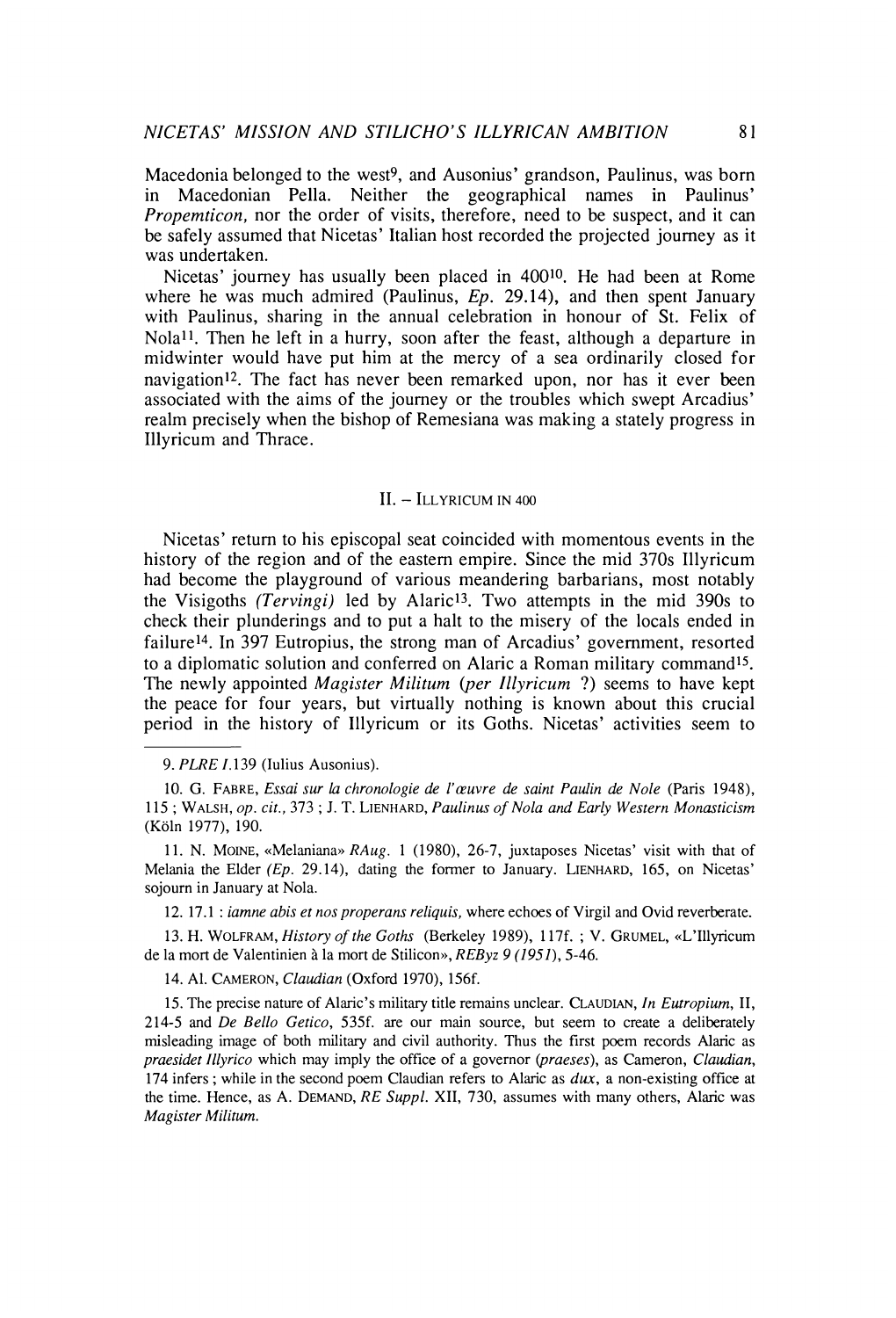constitute one exception and a new reading of Synesius' De *Regno* may offer another.

Alaric's Illyrican tenure extended over troops whose weapons were forged in the armament factories of Ratiaria, Horreum Margi and Naissus, all three within short distances of Remesiana<sup>16</sup>. These, however, were managed by the civil authorities, and more specifically by the *Magister Officiorum<sup>11</sup> .* Nor did Alaric have access to the vital food supplies which continued to be controlled by the Praetorian Prefect of Illyricum. Between 397 and 399 the eastern government issued a series of decrees to Anatolius, *Praetorian Prefect per Illyricum,* who was hardly likely to have been an appointee of Alaric<sup>18</sup> . His presence signifies the continuing interest of Arcadius' court in maintaining control over the affairs of the prefecture. Among the laws addressed to Anatolius one *(CTh* 11.14.3) restricted access to state storehouses. Since regular food provisions had been a major component of every agreement between Romans and barbarians throughout the century, the law further reflects Eutropius' reluctance to relinquish such crucial assets to the Goths. Even Alaric's presumed civil jurisdiction must have extended only to cases involving his own people or soldiers stationed in the area, and his financial authority was hardly likely to reach the civilian taxpayers<sup>19</sup>. In brief, the treaty of 397 did not confer new privileges on the Goths other than, as it seems, a distinguished Roman military title on their leader.

Sensible as Eutropius' Gothic policy may have been, his rivals were anxious to emphasize the continuing and imminent danger which Alaric and his Goths posed to the security of Arcadius' capital, Constantinople. According to a new interpretation of Synesian chronology, De *Regno was* delivered as early as 398, and not in late 399, as has been previously assumed<sup>20</sup>. In this light, the arch villain of the piece is Alaric in Illyricum and not Gainas in Constantinople. The suggestion is attractive, even though, by the same interpretation, Synesius' remarks and proposals bore little weight and were not made in public<sup>21</sup>. Addressing himself ostensibly to the emperor, Synesius launched a full-scale private oration on the ideal king, paying special attention to the military aspects of kingship.

An ideal monarch, he claims, does not rely on the military services of barbarians, since their loyalty is dubious, nor does he confer civil honours on them<sup>22</sup> . Synesius' exhortations on the occasion seem indeed to fit Alaric and his Goths with their recent history of alternate service and revolts. They further display an awareness of the risks entailed in a policy of barbarian employment

20. Al. CAMERON et al., *Barbarians and Politics at the Court of Arcadius* (Berkeley 1993), esp. 103-42.

21. *Ibid.,* 134-42.

22. De Regno, 22.

<sup>16.</sup> *NDOr.* 11.18-39.

<sup>17.</sup> A.H.M. JONES, *The Later Roman Empire* (Oxford 1964), 448.

<sup>18.</sup> CTh 11.14.3; 4.12.7, 16.8.12.

<sup>19.</sup> JONES, 489 ; 597.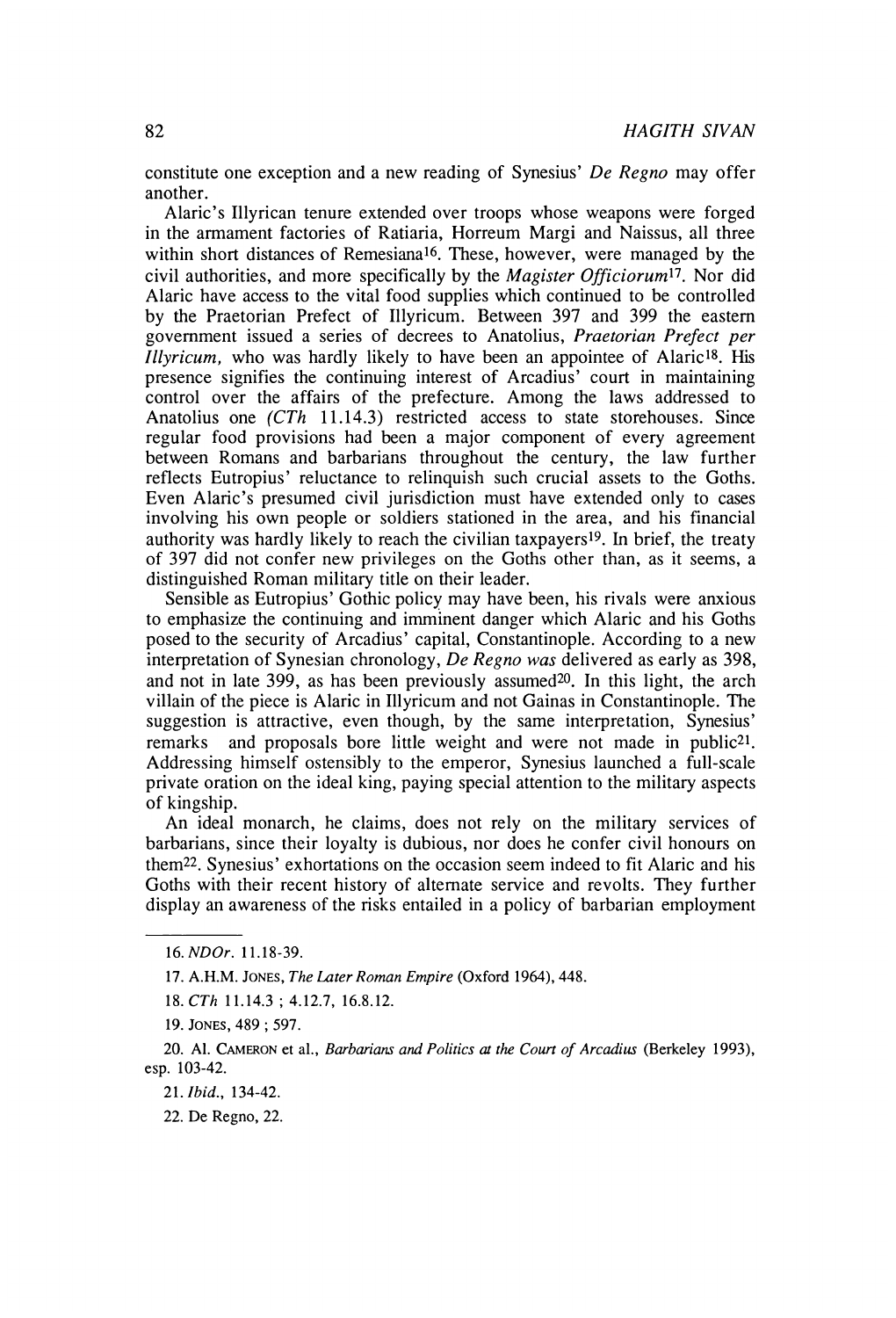which, one may note, had been embraced and pursued with vigor by Arcadius' father. Yet, nowhere does Synesius indicate why, at this point in particular in the troublesome history of the relations between Romans and Goths, the latter were a potential source of trouble. Observations on the perfidious nature of the barbarians were old hat, nor does it appear that Alaric ever intended to make an appearance in the senate house at Constantinople by virtue of his imperial appointment, as Synesius implies<sup>23</sup>.

To understand just how dangerous Alaric's presence in Illyricum could have been in time of trouble, one has to turn back to Paulinus' poem on Nicetas. The bishop of Nola praised his friend's intention of turning the minds of golddigging barbarians from real gold to the brightness of the Roman church<sup>24</sup>. Gold and conversion make a curious combination. The former played a major role in the relations between Roman government and barbarians, and the latter was an indispensable tool of the expansion of Roman influence. So important were the gold mining areas in the Balkans that they were controlled by a specially appointed *Comes Metallorum per Illyricum* and several *procuratores*  stationed in Macedonia, Dacia, Moesia and Dardania<sup>25</sup>. The gold miners of the region had been subjects of successive imperial legislation which attempted to keep them at work and to prevent them from joining wandering barbarians, like Alaric's Goths, to avoid Roman taxation<sup>26</sup>. Alaric's command of Gothic manpower and possible access to the gold mines and the armament factories of Illyricum made his people valuable potential allies. In 397, Eutropius secured peace through a lavish bribe, and as long as subsidies were forthcoming, Illyricum was safe.

When Nicetas was crossing Illyricum in early 400, Eutropius was dead, his rival Aurelian consul, Fravitta the Goth was the chief military commander of the eastern empire, and Gainas the Goth was the strong man of the moment<sup>27</sup>. The subsidies which kept the Goths of Illyricum at bay were apparently discontinued<sup>28</sup> . A paranoid like Synesius could easily have envisaged a Gothic plot aided and abetted by Gothic slaves in Constantinople. Just a few months before the bishop of Remesiana set sail from Nola, a Roman army had suffered a serious defeat in Asia Minor, and there was fear that the victor might cross over from Asia to Thrace. So tense a climate offered an ideal opportunity to advance old and unfulfilled ambitions of the sort that Stilicho had long entertained with regard to Illyricum.

<sup>23.</sup> *De Regno,* 23c ; CAMERON, *Arcadius,* 116.

<sup>24. 17.213-16 :</sup> *nunc magis dives predo laborisl Bessum exultât, quod Inumi manuquel ante quaerebat, modo mente cáelo/ coligit aurum.* 

<sup>25.</sup> JONES, *LRE,* 838.

<sup>26.</sup> AMMIANUS 31.6.6 ; JONES, *LRE,* 838.

<sup>27.</sup> Gainas, Tribigild, and the anonymous heroes of Synesius' *De Providentia* have received much attention. Most recently, Cameron (above n. 20).

<sup>28.</sup> P.J. HEATHER, *Goths and Romans* 332-489 (Oxford 1991), 207.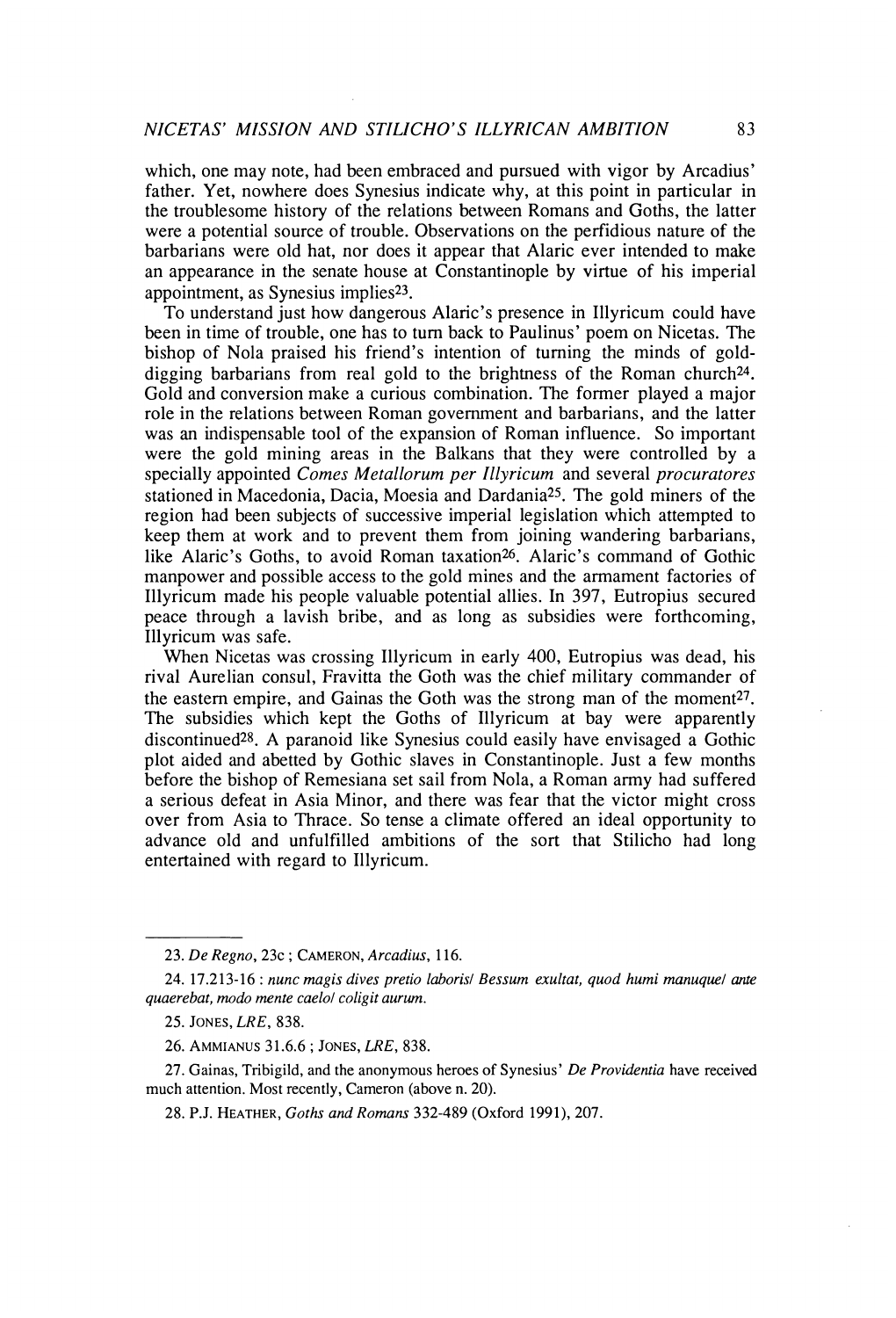# III. - STILICHO AND ILLYRICUM

Several times during his career as the leading politician of the west (395- 408) Stilicho either physically invaded Illyricum or planned an invasion and its annexation<sup>29</sup>. The area had suffered from a crisis of identity owing to strange mutations which rotated its citizens between the east and the west<sup>30</sup>. Theodosius' sudden death in 395 created further problem as a result of several interpretations of the arrangement made before his departure for Italy in 394. At any rate there is no doubt that by the time Nicetas travelled there, the area in question (comprising the dioceses of Dacia and Macedonia) had been under the control of Constantinople and Arcadius' court for at least five years. Scholars have long remarked on Stilicho's desire to gain control over Illyricum which some erroneously regard as a prelude to accomplishing his more ambitious design of extending his rule over the entire empire (below). With a view to achieving his aim he propagated as early as 395 a fiction of a double regency over Arcadius and Honorius entrusted to him by their father, Theodosius, on his deathbed<sup>3</sup> !. His Illyrican aspirations probably also date to this year.

In both 395 and 396 (or 397) Stilicho was facing Alaric's Goths in eastern Illyricum, although the presence of the chief military commander of the western army on territory officially belonging to the east was, for all intents and purposes, uncalled for, if not altogether illegal. Stilicho's allies explained the inexplicable by praising his magnanimity and readiness to help Arcadius' Illyrican subjects against Gothic depredations<sup>32</sup> . Touching as this may appear, the explanation is hardly convincing. Such sudden bursts of collegiality make little sense against the background of continuing hostility between the two courts. Both Goths and Romans proved burdensome to the harassed locals and, at any event, the task of succouring the tax payers clearly belonged to the eastern government.

On each occasion, if Stilicho aimed at annexing Illyricum, his timing could have worked well ; yet twice he was prevented from triumphing over the Goths and from achieving his purpose. At the first encounter, Stilicho faced the Goths with the combined might of the western and eastern armies. Had he been successful, Illyricum would have once more belonged in its entirety to the west. Failure, however, did not deter the *ambitious Magister Utriusque Militiae*  of Honorius and he tried his luck once more a year later. Had he genuinely wished to curb the Goths in this case, the correct approach would have been to cooperate with Arcadius' government.

What brought Stilicho again and again to Illyricum ? Long ago Mommsen suggested a need for manpower, but by the end of the fourth century Illyricum

<sup>29.</sup> Al. CAMERON, *Claudian,* 474-7.

<sup>30.</sup> A subject of much debate. Views are effectively summarised by F. PASCHOUD, *Zosime,*  III. 1 (Paris 1986), 196f.

<sup>31.</sup> Al. CAMERON, «Theodosius the great and the Regency of Stilicho», *HSCP* 73 (1969), 247-80.

<sup>32.</sup> JOHN OF ANTIOCH, *Fr.* 190 (MÜLLER).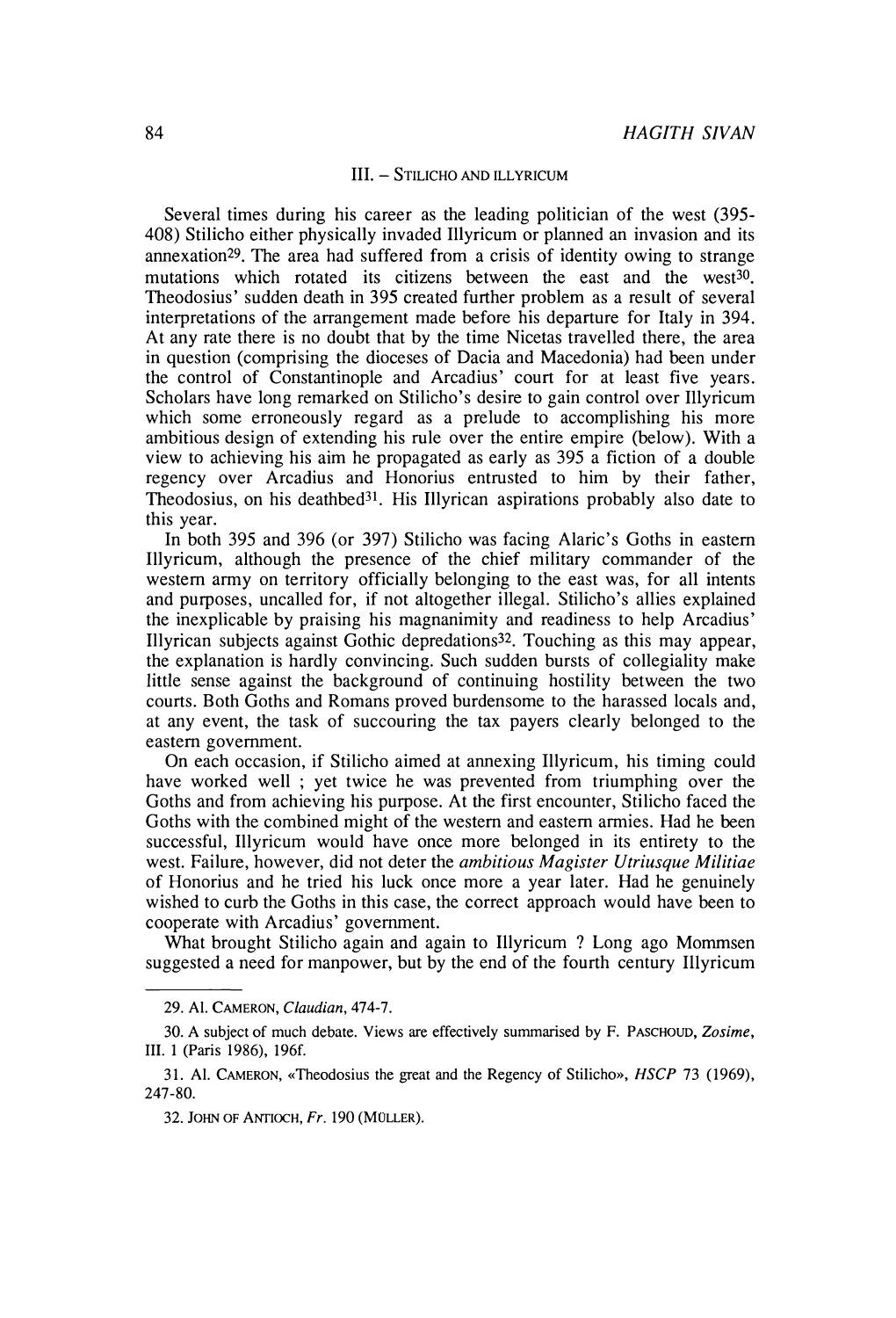was severely depopulated, as repeated imperial initiative to settle barbarians there prove<sup>33</sup> . Another hypothesis stipulates that Stilicho wished to extend his influence to Constantinople and the entire realm of Arcadius through the conquest of Illyricum<sup>34</sup> . Control over Illyricum, however, as desirable as it may have been, was not invariably a stepping stone to the capital. In 400 Gainas, who had aspirations of his own to become the power behind the throne, failed to achieve his aim in spite of his presence in the capital ; his basis of support was too narrow to sustain his ambitions. Stilicho had not support whatsoever among government circles in Constantinople, and the allure of Illyricum had to be considerably more concrete than a phantom pursuit of unachievable glory. Chief among these, as has already been mentioned, were the gold mines and the armament factories. Another was the potential of harnessing the Goths and other disaffected elements in Illyricum to back his plans.

By 400 Stilicho could ill afford to embark on the sort of open hostilities which had brought him eastward twice before with disastrous results. Instead, the poet Claudian revived on his behalf the old claim of a double regency over both Honorius and Arcadius, supposedly the last wish of their father on his deathbed in 395<sup>35</sup> . And in late 399 Claudian further hinted that only Stilicho could save the east from its own rebellious generals, an idea that was promptly rejected by Arcadius' ministers<sup>36</sup>. Nor, for that matter, did the eastern government consider employing the Thracian troops at its disposal, or Alaric's Goths, when the affair of Gainas erupted<sup>37</sup> . It must have become painfully clear to Stilicho that even so drastic a change of regime in Constantinople, as the one which occurred with the fall of Eutropius, was not likely to advance his ambitions. If he were to accomplish successfully the annexation of Illyricum, assuming that this was indeed his overriding desire, methods other than direct military confrontations with the Goths and an elaborate pretense to save the locals had to be explored. In 405 Stilicho concluded an agreement with Alaric in Illyricum and even appointed, in anticipation of success, a Praetorian Prefect for the region<sup>38</sup> . The move indicates a change of tactics from direct encounters to indirect diplomacy. Nicetas' Illyrican activities in 400 suggest that this switch may have already occurred by then. With Arcadius' realm in turmoil, threatened by a major rebellion in its mids, and a power struggle in the capital, the seizure and annexation of Illyricum became a viable proposition,

<sup>33.</sup> T. MOMMSEN, «Stilich and Alaric», in *Gesammelte Schriften* IV (Berlin 1906), 516-30. THEMISTIUS, *Or.* 16.211 announces that the empire is better off settling barbarians in depopulated Thrace rather than transplanting Phrygians ! And this in 383. *CJ* 11.52.1 (393) abolished poll tax for the area, a clear mark of impoverishment.

<sup>34.</sup> CAMERON, *Claudian,* 59f.

<sup>35.</sup> CAMERON, *Claudian,* 152.

<sup>36.</sup> CAMERON, *Arcadius,* 310.

<sup>37.</sup> As JONES, *LRE,* 202, shrewdly observed.

<sup>38.</sup> SOZOMEN, *HE,* 8.25.3 ; ZOSIMUS, 5.26.2, with PASCHOUD, *Zosime,* 196f. The accord between Stilicho and Alaric has been variously dated to 402, 405 and even 407.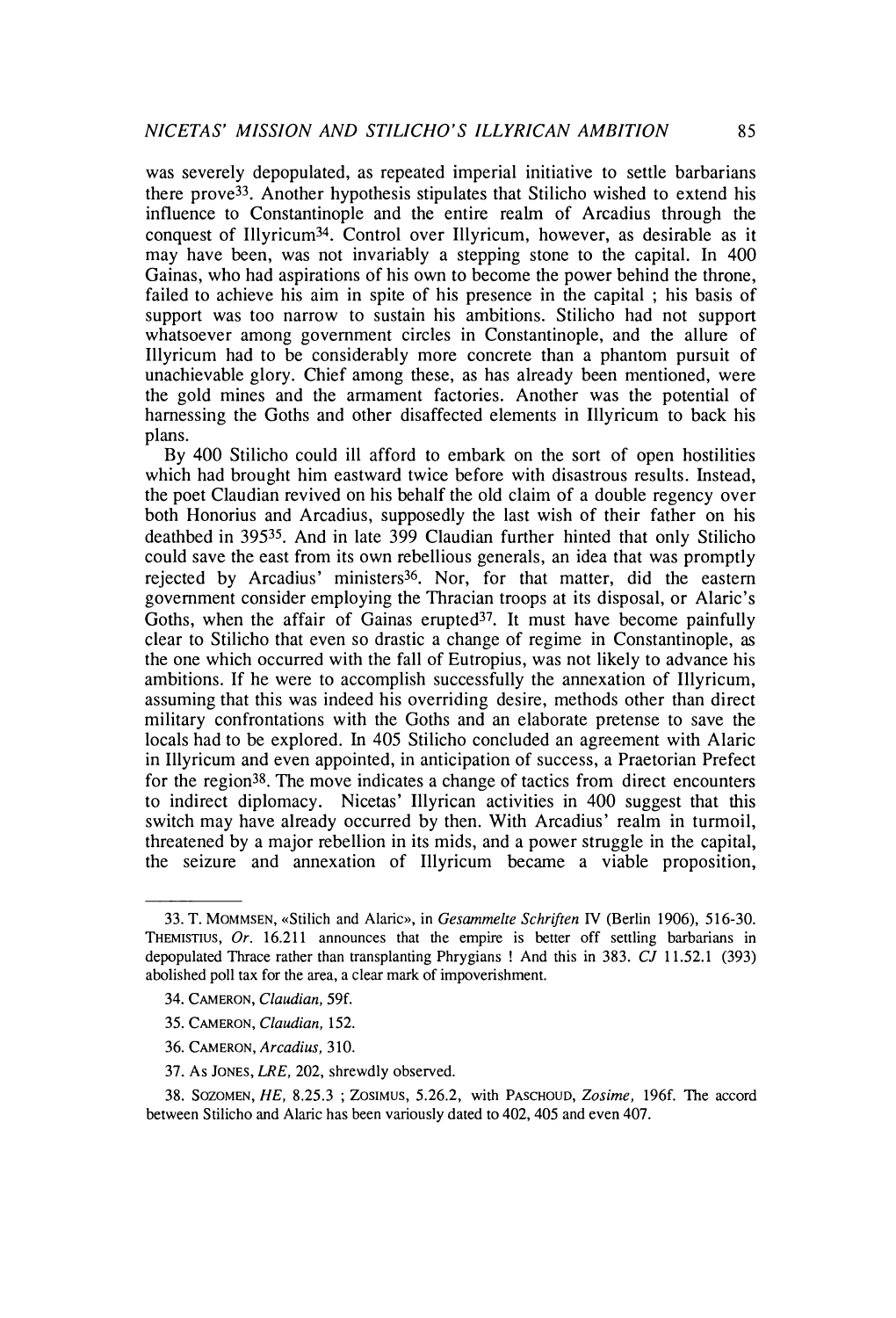particularly if engineered with the cooperation of an equally interested and no less powerful church of Rome.

## $IV. - C$ HURCH, CONVERSION, AND POLITICS

Politically and religiously Illyricum and neighbouring Thrace presented an anomaly in the late fourth century. Dacia and the Danubian parts of the diocese of Thrace were predominantly Latin-speaking areas ; the majority of the inhabitants of Macedonia and the southern regions of Thrace spoke Greek ; and Scythia boasted bilingualism<sup>39</sup>. Linguistic divisions also created ecclesiastical partitions, and the closing decades of the fourth century witnessed a determined and successful papal effort to extend the authority of the Roman popes into Latin-speaking Illyricum<sup>40</sup>. As a result, by 400 the Roman church had acquired considerable influence in a territory which officially fell outside the jurisdiction of the western Roman emperor.

Thessalonike became the main papal stronghold in the east owing to a shrewd papal move which conferred on its bishop the power to conduct episcopal elections throughout Illyricum<sup>41</sup>. Although the pope was acting outside the limits of his authority, the manoeuvre proved successful and lasting. After all, it was also in the interest of the prelate of Thessalonike to preserve the power which had been generously, if unconstitutionally, conferred on his office. Strangely enough, the efforts of the patriarch in Constantinople to assert his authority over a region which fell within the limits of the eastern emperors were doomed to fail.

During his first tenure as the Constantinopolitan bishop (398-403) John Chrysostom attempted to drive a wedge between the pope and the Illyrican church by launching a correspondence with the bishops of Thessalonike, Corinth and Salona<sup>42</sup>. Chrysostom's mission further extended to winning converts from Arianism, an endeavour which mainly involved the Goths. He started with the Gothic colony in the capital and organised missions to Gothic settlements along the Danube and the Crimea<sup>43</sup>. Such interest appears unusual<sup>44</sup> , but makes sense if perceived against the background of rivalry between the churches of Rome and Constantinople over Illyricum, and of political struggle over the control of Illyricum and its Goths.

Nicetas' first stop was Thessalonike where he would have found both news of recent events in the east and support for his mission. His second stop was at Philippi, still in Macedonia but not far from Thrace, and possibly another papal connection. If, as I suspect, he then turned to Tomi, his journey would

44. LIEBESCHUETZ, 170.

<sup>39.</sup> JONES, *LRE,* 986.

<sup>40.</sup> J. ZEILLER, *Les origines chrétiennes dans les provinces danubiennes de l'empire romain*  (Paris 1918), *passim.* 

<sup>41.</sup> JONES, *LRE,* 211 ; C. PIETRI, *Roma Christiana* (Paris 1976), 1073f.

<sup>42.</sup> PIETRI, ¿?p. *cit.,* 1085.

<sup>43.</sup> J.H.W.G. LIEBESCHUETZ, *Barbarians and Bishops* (Oxford 1990), 169-70, 190 .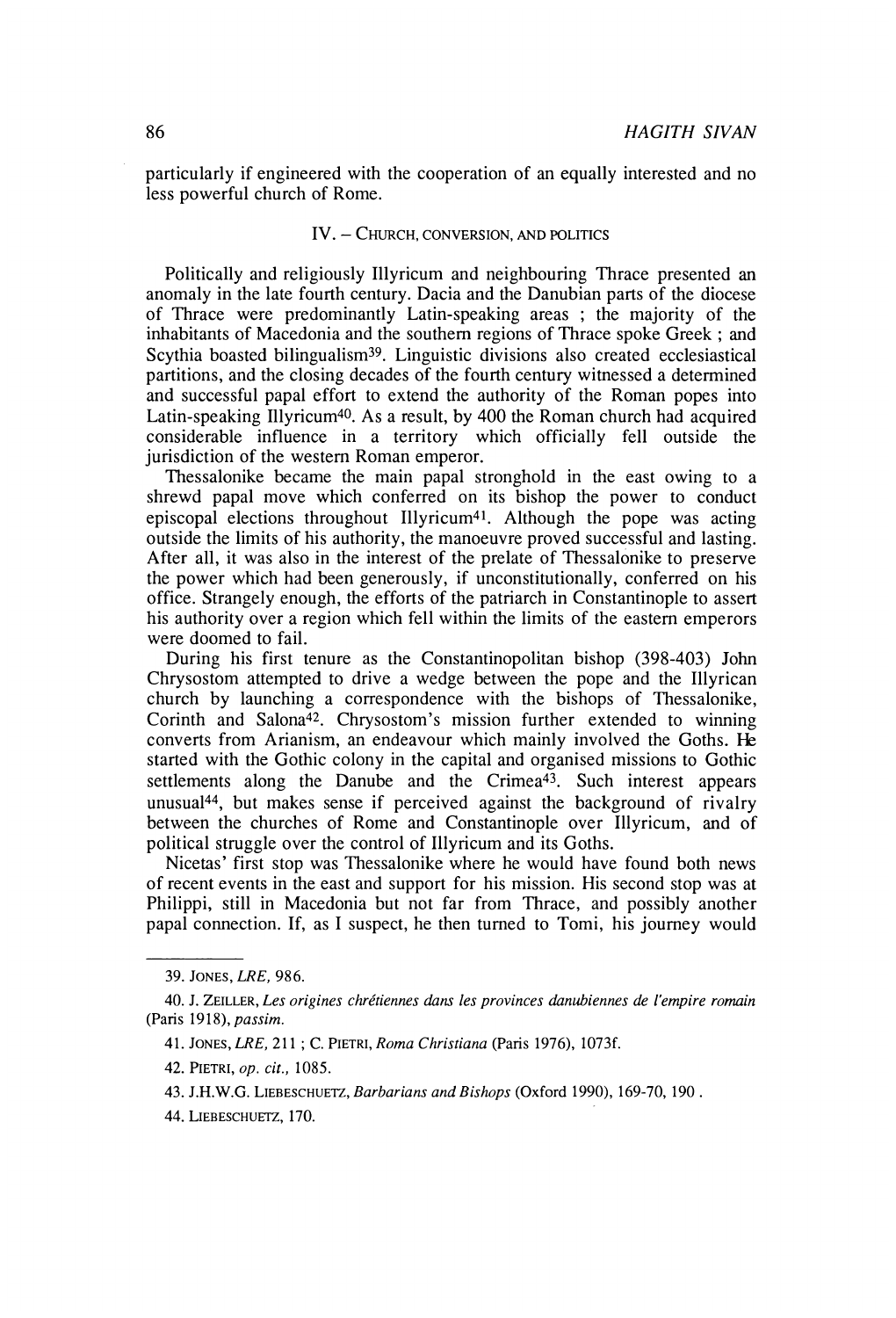have taken him to a territory which presented another ecclesiastical anomaly in late antiquity, namely the authority of one urban bishop over all the cities in the province<sup>45</sup> . For the see of Tomi controlled all of Scythia and was a major stronghold of Latinophile Christianity on the Black Sea<sup>46</sup>. It further appears that Nicetas carefully avoided the imperial capital. His way back home to Remesiana would have taken him through northern Thrace and the Danubian provinces of Illyricum. According to Paulinus, the enterprising bishop from Dacia Mediterranea was very busy converting a host of people to the true Roman Christian faith. The people of Scythia, the Getae, the Dacians, and the Bessi were all recipients of Nicetas' missionary endeavors<sup>47</sup>. The reference to Scythia confirms Nicetas' excursion to Tomi. Perhaps the most curious description of Nicetas' work among the barbarians is the phrase 'the barbarians are learning to resound the name of Christ with Roman hearts'48. Paulinus seems to convey here a conviction that conversion encompassed not only religious, but also cultural and political aspects. Above all, Christianity brought with it the idea of Roman peace. Paulinus devotes considerable space to Nicetas' mission among the Bessi, a Thracian tribe known for its mining ability<sup>49</sup>. Owing to Nicetas the Bessi brigands turned into monks and ascetics, and from warriors to peace lovers<sup>50</sup>. Indeed, metaphors of war and peace abound throughout Paulinus' poem, reminding the reader of the military origins of the *Propemticon.* Thus the vanquished Bessi are described in terms appropriate to those over whom the Romans won a triumph by war. The 'father of the north', as Paulinus calls his friend, apparently achieved through his missionary zeal what Stilicho had failed to obtain previously by force of arms<sup>51</sup> .

Nicetas was clearly following orders from Rome, but his activities among the Goths and the native population of Illyricum and Thrace paved the way for another western intervention. Honorius' government thought in terms which identified Latinophile Nicenes not only with the church of Rome but also with the Latin speaking secular establishment in the West. That Stilicho and the western army did not follow hard on the heels of the Dacian apostle was due, in all probability, to the swift recovery of the east from the Gothic crisis of 400. By August of 400 Gainas was forced to leave Constantinople and shortly afterwards he was defeated and killed. His conqueror, although a Goth himself, supported the regime of Arcadius and was not likely to back western

<sup>45.</sup> SOZOMEN, *HE,* 7.19 ; JONES, *LRE,* 875.

<sup>46.</sup> SOZOMEN, *HE,* 6.21 on an organised opposition to Valens' Arianism in Tomi.

<sup>47. 17.205</sup>f. ; 245f.

<sup>48. 17.262-4 :</sup> *barban discunt resonare Christum/ corde Romano placidamque costil vivere pacem.* 

<sup>49.</sup> O. MAENCHEN-HELFEN, *The World of the Huns* (Berkeley 1973), 264-5. The Bessi have also been identified as the poorer classes among Roman provincials, in brief, a marginalised element in society.

<sup>50. 17.205</sup>f. esp. 219 : *nunc tegunt <montes> versos monachis latronesl pads alumnos.* 

<sup>51.17.245 :</sup> *tepatrem dicitplaga totaBorrae.*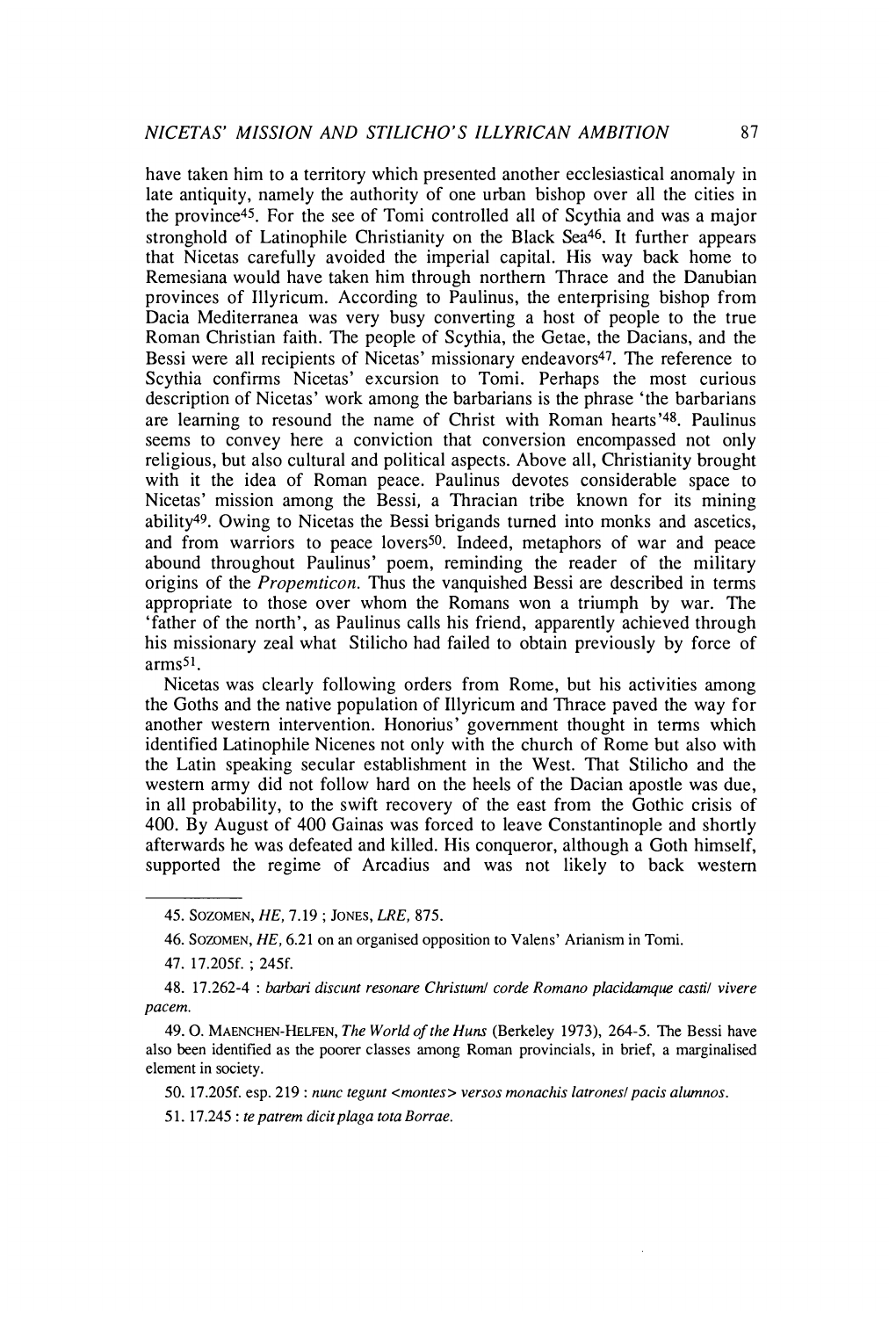

Based on : V. Velikov, Cities in Thrace and Dacia in Late Antiquity (Amsterdam 1977)

Nicetas' possibl e route

 $\Box$  localities mentioned by Paulinus